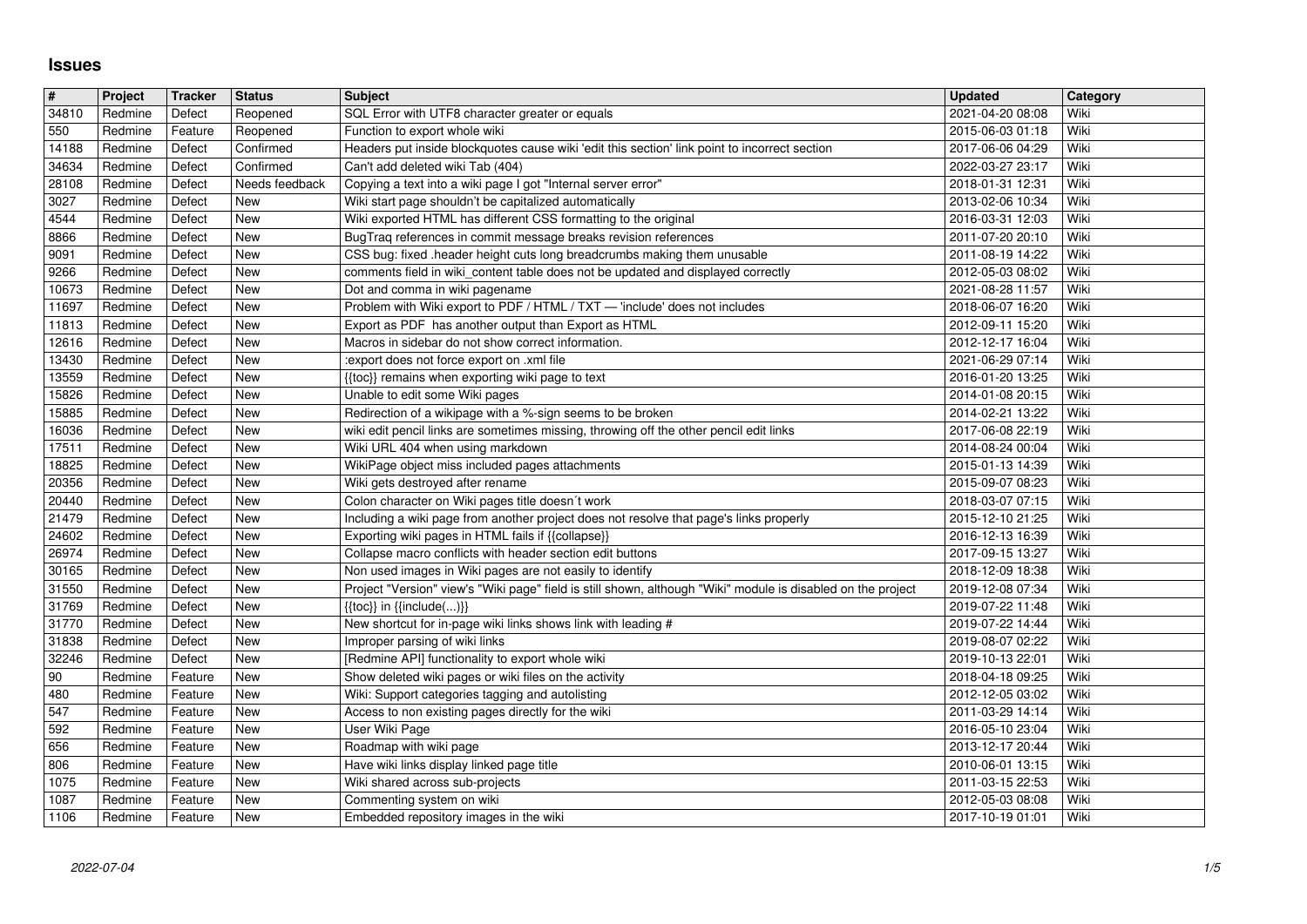| $\overline{\mathbf{t}}$ | Project            | <b>Tracker</b>     | <b>Status</b><br><b>New</b> | <b>Subject</b>                                                                                                                 | <b>Updated</b>                       | Category<br>Wiki |
|-------------------------|--------------------|--------------------|-----------------------------|--------------------------------------------------------------------------------------------------------------------------------|--------------------------------------|------------------|
| 1187<br>1208            | Redmine<br>Redmine | Feature<br>Feature | New                         | Relate a Wiki page to a project module.<br>Restructured text support for the wiki                                              | 2012-01-05 17:50<br>2013-12-19 04:10 | Wiki             |
| 1213<br>1219            | Redmine<br>Redmine | Feature<br>Feature | New<br>New                  | Allow Slashes in wiki URLs<br>Add an option to make RedCloth not use hard_breaks                                               | 2021-11-24 14:09<br>2008-07-03 11:50 | Wiki<br>Wiki     |
| 1226                    | Redmine            | Feature            | New                         | query results on wiki pages                                                                                                    | 2015-02-12 21:16                     | Wiki             |
| 1325<br>1330            | Redmine<br>Redmine | Feature<br>Feature | New<br>New                  | Allow cross page links to reference attachments.<br>Copy a Wiki Page                                                           | 2008-11-11 10:36<br>2021-08-25 16:06 | Wiki<br>Wiki     |
| 1439                    | Redmine            | Feature            | New                         | Interlinking between wiki and issues                                                                                           | 2013-03-18 05:46                     | Wiki             |
| 1440<br>1504            | Redmine<br>Redmine | Feature<br>Feature | <b>New</b><br>New           | Questions/clarifications<br>Users should be able to replace a wiki file attachment                                             | 2008-06-13 12:30<br>2008-06-19 20:32 | Wiki<br>Wiki     |
| 1533                    | Redmine            | Feature            | New                         | Link to included page in wiki                                                                                                  | 2008-06-26 13:51                     | Wiki             |
| 1548<br>1722            | Redmine<br>Redmine | Feature<br>Feature | New<br>New                  | bookmarks of wiki pages<br>Allow linking between release and docs                                                              | 2008-06-30 20:27<br>2008-07-31 14:38 | Wiki<br>Wiki     |
| 1856<br>1994            | Redmine<br>Redmine | Feature<br>Feature | New<br>New                  | Link syntax is inconsistent<br>LaTEX support in Wiki, Forums and Issues                                                        | 2008-09-21 14:03<br>2018-09-04 20:50 | Wiki<br>Wiki     |
| 2084                    | Redmine            | Feature            | New                         | Customizable "protocols" to generate external links                                                                            | 2008-10-24 14:48                     | Wiki             |
| 2219<br>2355            | Redmine<br>Redmine | Feature<br>Feature | New<br>New                  | Export to LaTeX using Redcloth 4<br>add a link to diff page to wiki item in activity page                                      | 2010-09-02 05:21<br>2014-10-07 01:53 | Wiki<br>Wiki     |
| 2636                    | Redmine            | Feature            | <b>New</b>                  | Feature Request: Wiki ACLs (Access control for individual pages)                                                               | 2020-04-01 14:38                     | Wiki             |
| 2674<br>2698            | Redmine<br>Redmine | Feature<br>Feature | New<br>New                  | wiki templates<br>Wiki Auto-Save currently editing page                                                                        | 2021-08-25 16:01<br>2015-01-14 09:50 | Wiki<br>Wiki     |
| 2782<br>2876            | Redmine            | Feature            | New<br>New                  | Save + Continue or AJAX save POST                                                                                              | 2014-06-25 15:03                     | Wiki<br>Wiki     |
| 2947                    | Redmine<br>Redmine | Feature<br>Feature | New                         | A simple plan for wiki concurrent edition<br>Add a wrapping-setting button to edit-windows                                     | 2009-06-30 22:34<br>2009-03-11 00:42 | Wiki             |
| 2953<br>3074            | Redmine<br>Redmine | Feature<br>Feature | New<br>New                  | application launch URLs not rendered as link<br>Indention in Wiki of headings and corresponding content based on heading-depth | 2009-03-12 19:06<br>2015-01-27 20:24 | Wiki<br>Wiki     |
| 3205                    | Redmine            | Feature            | New                         | Wiki "Blocks"                                                                                                                  | 2009-04-20 12:20                     | Wiki             |
| 3228<br>3272            | Redmine<br>Redmine | Feature<br>Feature | <b>New</b><br><b>New</b>    | Attatched wiki images are not included in export to HTML<br>Ability to import wiki image from other wiki page                  | 2010-08-24 00:33<br>2021-11-01 01:34 | Wiki<br>Wiki     |
| 3547                    | Redmine            | Feature            | <b>New</b>                  | Wiki include macro: add ability to include single section                                                                      | 2019-02-12 11:06                     | Wiki             |
| 3684<br>3765            | Redmine<br>Redmine | Feature<br>Feature | New<br>New                  | Cucumber features in wiki<br>Creating article in Wiki                                                                          | 2009-07-31 09:11<br>2010-12-11 21:33 | Wiki<br>Wiki     |
| 3879                    | Redmine            | Feature            | New                         | "What Links Here" in right hand column                                                                                         | 2015-04-07 18:17                     | Wiki             |
| 3933<br>4032            | Redmine<br>Redmine | Feature<br>Feature | New<br>New                  | Add docbook export to wiki<br>Wiki attachment history                                                                          | 2013-10-05 16:02<br>2009-10-15 09:42 | Wiki<br>Wiki     |
| 4062<br>4258            | Redmine<br>Redmine | Feature<br>Feature | New<br><b>New</b>           | Wiki: Feature request:Auto-replace text with another user-defined<br>Improve tab order in wikis                                | 2012-07-06 21:02<br>2009-11-20 20:01 | Wiki<br>Wiki     |
| 4301                    | Redmine            | Feature            | New                         | position Wiki Toc in sidebar                                                                                                   | 2011-08-02 06:59                     | Wiki             |
| 4372<br>4717            | Redmine<br>Redmine | Feature<br>Feature | New<br>New                  | Wiki include macro: Include specific revision<br>Make wiki tab link use the actual link that contains the page name.           | 2015-10-23 15:20<br>2010-02-02 15:21 | Wiki<br>Wiki     |
| 4987                    | Redmine            | Feature            | New                         | Convert internal URLs to canonic wiki links                                                                                    | 2010-03-04 23:15                     | Wiki             |
| 5029<br>5103            | Redmine<br>Redmine | Feature<br>Feature | New<br>New                  | Add discussion thread for each wiki page<br>status "out of date" for wiki pages                                                | 2010-03-10 09:57<br>2010-03-17 16:55 | Wiki<br>Wiki     |
|                         |                    |                    |                             |                                                                                                                                |                                      |                  |
|                         |                    |                    |                             |                                                                                                                                |                                      |                  |
|                         |                    |                    |                             |                                                                                                                                |                                      |                  |
|                         |                    |                    |                             |                                                                                                                                |                                      |                  |
|                         |                    |                    |                             |                                                                                                                                |                                      |                  |
|                         |                    |                    |                             |                                                                                                                                |                                      |                  |
|                         |                    |                    |                             |                                                                                                                                |                                      |                  |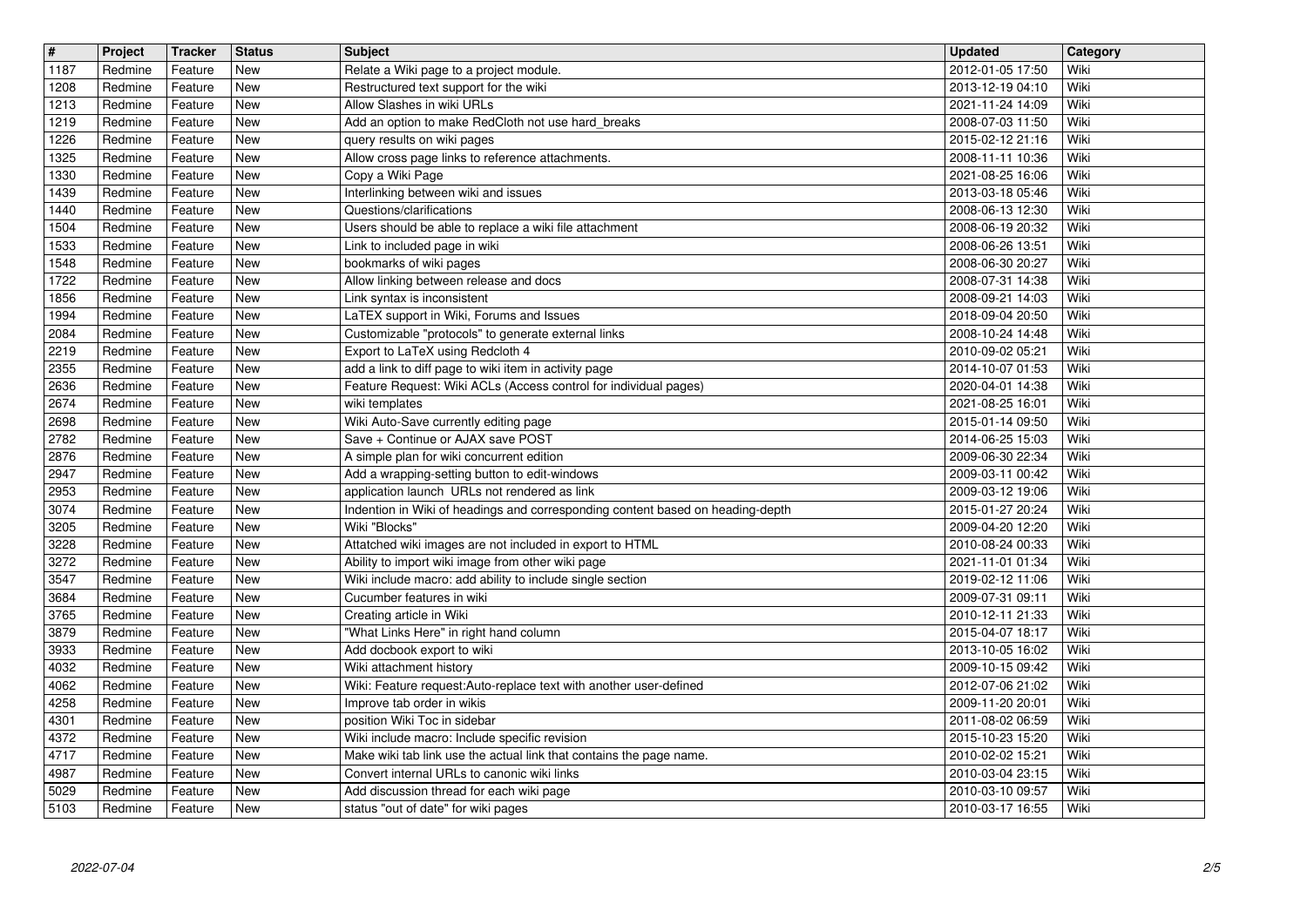| $\overline{\mathbf{H}}$<br>5402 | Project<br>Redmine | Tracker<br>Feature | <b>Status</b><br><b>New</b> | <b>Subject</b><br>Wiki diff: line by line instead of word by word                                                          | <b>Updated</b><br>2011-01-05 23:58   | Category<br>Wiki |
|---------------------------------|--------------------|--------------------|-----------------------------|----------------------------------------------------------------------------------------------------------------------------|--------------------------------------|------------------|
| 6188                            | Redmine            | Feature            | New                         | Ability to link Wiki page specific version                                                                                 | 2012-06-29 14:51                     | Wiki             |
| 6401<br>6845                    | Redmine<br>Redmine | Feature<br>Feature | New<br>New                  | Make Wiki Redirects editable<br>Add a real title field for wiki pages                                                      | 2020-11-09 16:35<br>2011-12-08 12:08 | Wiki<br>Wiki     |
| 6989                            | Redmine            | Feature            | New                         | Wiki template for version wiki pages                                                                                       | 2010-11-26 17:21                     | Wiki             |
| 7066<br>7200                    | Redmine<br>Redmine | Feature<br>Feature | New<br>New                  | Develop wiki save and continue feature<br>Current Page Inheritance in Sidebar                                              | 2011-01-17 20:49<br>2010-12-29 20:12 | Wiki<br>Wiki     |
| 7536                            | Redmine            | Feature            | New                         | Automatic routing to another project's WIKI (Global WIKI)                                                                  | 2011-02-04 00:18                     | Wiki             |
| 7749<br>7971                    | Redmine<br>Redmine | Feature<br>Feature | New<br>New                  | Set the order of sub wiki pages manully on "index by title"<br>Syntax to create a link that opens a new windows            | 2011-03-01 18:35<br>2011-03-23 20:40 | Wiki<br>Wiki     |
| 8463                            | Redmine            | Feature            | <b>New</b>                  | View Wiki source                                                                                                           | 2011-05-30 10:55                     | Wiki             |
| 8928<br>9114                    | Redmine<br>Redmine | Feature<br>Feature | <b>New</b><br>New           | Use autocomplete in the wiki rename page to change parent page<br>List incoming links in wiki-pages                        | 2011-07-30 10:51<br>2011-12-07 16:44 | Wiki<br>Wiki     |
| 9115<br>9315                    | Redmine<br>Redmine | Feature<br>Feature | New<br>New                  | special lists of wiki-pages<br>Wiki Page as MS OneNote                                                                     | 2011-08-24 11:43<br>2011-09-24 16:56 | Wiki<br>Wiki     |
| 9482                            | Redmine            | Feature            | New                         | Wiki - minor change without notification                                                                                   | 2012-03-08 16:48                     | Wiki             |
| 9601<br>9733                    | Redmine<br>Redmine | Feature<br>Feature | New<br>New                  | Multi language wiki<br>WIKI macro to insert database query result as wiki table                                            | 2020-06-21 18:21<br>2011-12-13 10:47 | Wiki<br>Wiki     |
| 10035                           | Redmine            | Feature            | New                         | Include sub-projects in the breadcrumb                                                                                     | 2012-01-20 14:18                     | Wiki             |
| 10406<br>10407                  | Redmine<br>Redmine | Feature<br>Feature | <b>New</b><br><b>New</b>    | Wiki tree bulk edit<br>Wiki page has a tree weight                                                                         | 2012-03-08 17:35<br>2012-03-08 17:11 | Wiki<br>Wiki     |
| 10568<br>10729                  | Redmine            | Feature            | New<br>New                  | Real-Time Collaborative Editor Wiki                                                                                        | 2015-07-14 05:17                     | Wiki<br>Wiki     |
| 11344                           | Redmine<br>Redmine | Feature<br>Feature | New                         | Embedded wiki pages should have their headings editable from the embedding page<br>Alternate names for Index by title/date | 2012-05-03 11:37<br>2017-01-10 03:42 | Wiki             |
| 11351<br>11519                  | Redmine<br>Redmine | Feature<br>Feature | New<br>New                  | Extract code snippets from a project's VCS directly into the wiki<br>Ability to edit wiki comments after entry saved       | 2012-07-09 13:11<br>2019-05-01 01:01 | Wiki<br>Wiki     |
| 11978                           | Redmine            | Feature            | New                         | Wiki pages for groups or wiki pages section with separate ACL                                                              | 2012-09-28 03:03                     | Wiki             |
| 12051<br>12875                  | Redmine<br>Redmine | Feature<br>Feature | New<br>New                  | Wiki variables<br>Wiki links to Overview/Activity/Roadmap/Issues/Documents/Files/News/Forums/etc of a particular project   | 2012-10-12 23:13<br>2013-01-20 21:34 | Wiki<br>Wiki     |
| 13294                           | Redmine            | Feature            | <b>New</b>                  | More powerful includes                                                                                                     | 2013-02-26 13:37                     | Wiki             |
| 13369<br>13615                  | Redmine<br>Redmine | Feature<br>Feature | New<br>New                  | Hidden wiki text that can be view-ed with adequate rights<br>Back (or HEAD) link in Wiki history page.                     | 2013-03-10 14:19<br>2013-03-27 21:02 | Wiki<br>Wiki     |
| 14115                           | Redmine            | Feature            | New                         | Wiki enhancements: parent page and ajax                                                                                    | 2014-04-24 14:19                     | Wiki             |
| 15911<br>16252                  | Redmine<br>Redmine | Feature<br>Feature | New<br>New                  | Back to top in Wiki<br>Private wiki                                                                                        | 2014-01-20 16:17<br>2018-03-31 08:40 | Wiki<br>Wiki     |
| 16323<br>16324                  | Redmine<br>Redmine | Feature<br>Feature | New<br>New                  | Wiki Page Export as md file.<br>Wiki export as docx file.                                                                  | 2014-03-12 07:53<br>2016-05-31 10:53 | Wiki<br>Wiki     |
| 16469                           | Redmine            | Feature            | New                         | Make Diff possible for all revisions                                                                                       | 2014-03-31 09:19                     | Wiki             |
| 16729<br>16996                  | Redmine<br>Redmine | Feature<br>Feature | New<br>New                  | properties of issue dynamically available in wiki<br>Reciprocal links (or, "Related wiki pages")                           | 2014-05-01 10:31<br>2020-07-15 17:03 | Wiki<br>Wiki     |
| 17072                           | Redmine            | Feature            | New                         | Integration redmine wiki with yUML syntax                                                                                  | 2014-06-04 18:44                     | Wiki             |
| 17093<br>17238                  | Redmine<br>Redmine | Feature<br>Feature | New<br>New                  | Roll Based Wiki Permissions<br>Searching parsed wiki content - Cache option for Wiki pages                                 | 2014-07-03 06:23<br>2014-09-26 11:25 | Wiki<br>Wiki     |
|                                 |                    |                    |                             |                                                                                                                            |                                      |                  |
|                                 |                    |                    |                             |                                                                                                                            |                                      |                  |
|                                 |                    |                    |                             |                                                                                                                            |                                      |                  |
|                                 |                    |                    |                             |                                                                                                                            |                                      |                  |
|                                 |                    |                    |                             |                                                                                                                            |                                      |                  |
|                                 |                    |                    |                             |                                                                                                                            |                                      |                  |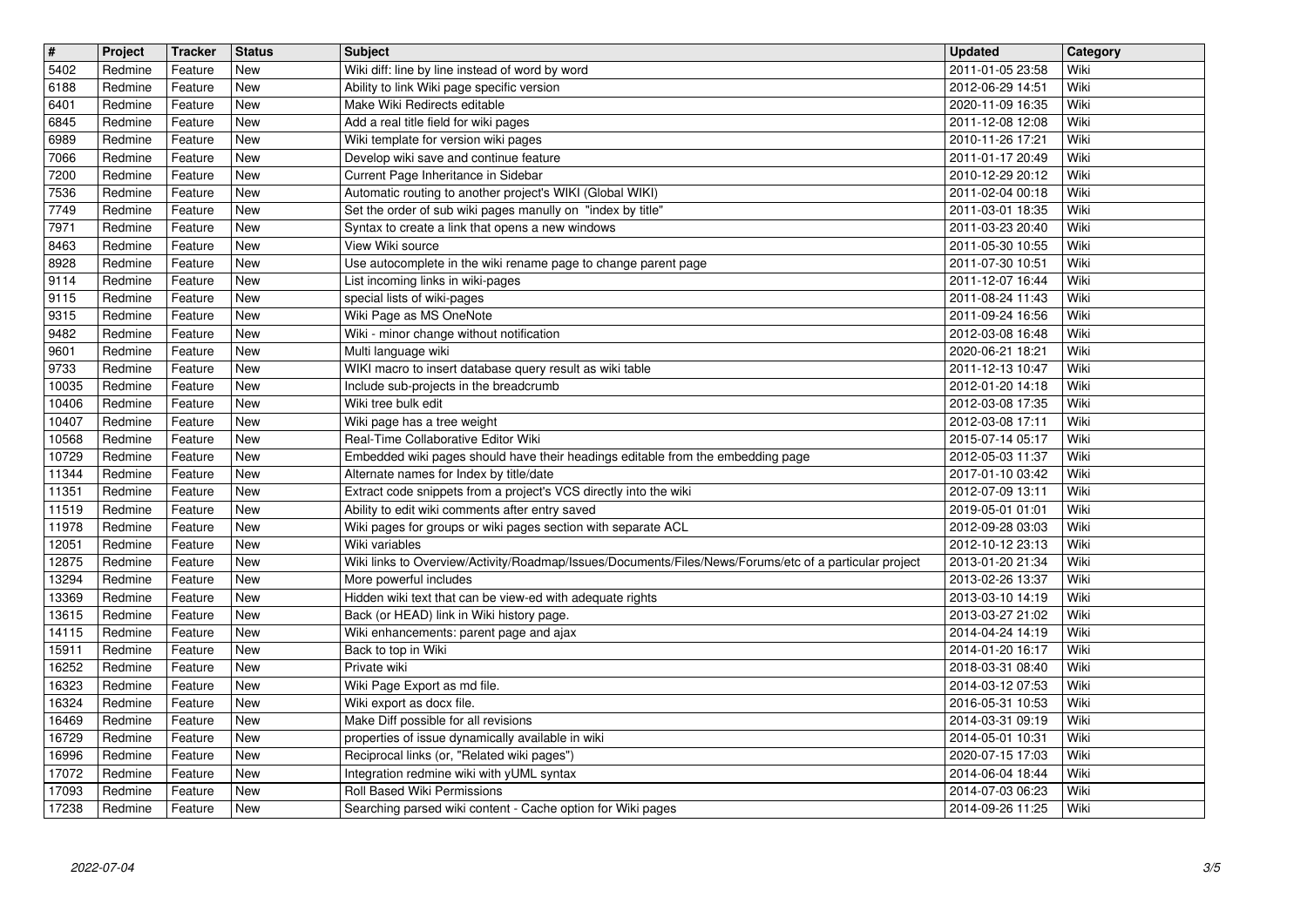| $\overline{\mathbf{H}}$<br>17776 | Project<br>Redmine | Tracker<br>Feature | <b>Status</b><br>New     | <b>Subject</b><br>Add an option for the wiki start page to be "index by title"                                                                                     | <b>Updated</b><br>2016-10-27 16:40   | Category<br>Wiki                               |
|----------------------------------|--------------------|--------------------|--------------------------|--------------------------------------------------------------------------------------------------------------------------------------------------------------------|--------------------------------------|------------------------------------------------|
| 17797                            | Redmine            | Feature            | New                      | If no wiki pages have been created, wiki tab should return something more informative than 404                                                                     | 2014-10-03 14:16                     | Wiki                                           |
| 17894<br>18042                   | Redmine<br>Redmine | Feature<br>Feature | New<br>New               | Collapse macro parameter to uncollapse by default<br>Link to a specific repository in another project                                                              | 2014-09-17 11:03<br>2014-10-07 13:17 | Wiki<br>Wiki                                   |
| 18243                            | Redmine            | Feature            | New                      | Display list of page attachments in edit mode                                                                                                                      | 2014-10-30 16:12                     | Wiki                                           |
| 18257<br>18295                   | Redmine<br>Redmine | Feature<br>Feature | New<br>New               | Allow wiki macros to define the markup used for their documentation<br>Soft delete of wiki pages                                                                   | 2014-11-14 03:49<br>2018-11-12 13:41 | Wiki<br>Wiki                                   |
| 18656                            | Redmine            | Feature            | New                      | Markdown links priority                                                                                                                                            | 2014-12-16 15:20                     | Wiki                                           |
| 18669<br>19826                   | Redmine<br>Redmine | Feature<br>Feature | New<br>New               | Ability to remove Wiki (page) history<br>Add calendar in wiki pages                                                                                                | 2020-04-01 06:49<br>2015-05-13 15:04 | Wiki<br>Wiki                                   |
| 20126                            | Redmine            | Feature            | New                      | Index by date: Show the current a revision number and add a link to show the diff                                                                                  | 2015-06-18 15:22                     | Wiki                                           |
| 20426<br>20435                   | Redmine<br>Redmine | Feature<br>Feature | New<br>New               | Access to User Account Data from wiki to generate automatic lists in wiki by macro "TaggedUserAccounts'<br>Search wiki in specific languages                       | 2015-08-27 10:14<br>2015-07-30 01:26 | Wiki<br>Wiki                                   |
| 21957                            | Redmine            | Feature            | New                      | Option ignore whitespace in Wiki diff                                                                                                                              | 2016-02-05 05:05                     | Wiki                                           |
| 21969<br>22923                   | Redmine<br>Redmine | Feature<br>Feature | New<br>New               | Add a wiki action to list (lost/hidden) pages which are not referenced in the parent page<br>Export Wiki to ODT                                                    | 2016-09-10 21:11<br>2018-06-05 17:24 | Wiki<br>Wiki                                   |
| 22958<br>26303                   | Redmine<br>Redmine | Feature<br>Feature | New<br>New               | RFE: Create new 'include_once' macro that pulls in contents from included page once<br>Wiki include macro: add icons for editing and viewing an included wiki page | 2016-06-24 17:21<br>2017-06-29 13:54 | Wiki<br>Wiki                                   |
| 26400                            | Redmine            | Feature            | New                      | Side by side diff view in wiki                                                                                                                                     | 2017-07-10 13:36                     | Wiki                                           |
| 26530<br>26593                   | Redmine<br>Redmine | Feature<br>Feature | New<br>New               | Links to Wiki pages of unauthorized projects should be smarter<br>Change language by url parameter                                                                 | 2018-01-17 00:48<br>2017-07-31 17:59 | Wiki<br>Wiki                                   |
| 27233                            | Redmine            | Feature            | New                      | Improve Drop-Down list on Wiki Pages                                                                                                                               | 2017-10-23 18:07                     | Wiki                                           |
| 28947<br>29048                   | Redmine<br>Redmine | Feature<br>Feature | New<br>New               | Show the existing attachments on the wiki editing page<br>Wiki page permission level                                                                               | 2018-06-27 07:57<br>2018-06-22 17:19 | Wiki<br>Wiki                                   |
| 29631                            | Redmine            | Feature            | New                      | Add support to include repository file content in Wiki                                                                                                             | 2018-09-28 15:00                     | Wiki                                           |
| 31631<br>36840                   | Redmine<br>Redmine | Feature<br>Feature | New<br><b>New</b>        | Add links to child pages to wiki page<br>Migrate Wiki needs an update.                                                                                             | 2019-06-27 08:51<br>2022-03-25 21:01 | Wiki<br>Wiki                                   |
| 1700                             | Redmine            | Patch              | <b>New</b>               | Support for extra macros to help in move from trac                                                                                                                 | 2011-12-05 10:20                     | Wiki                                           |
| 1857<br>3274                     | Redmine<br>Redmine | Patch<br>Patch     | <b>New</b><br><b>New</b> | Make {{toc}} render as properly nested list + skip support<br>Wiki Page Categories                                                                                 | 2010-11-06 19:46<br>2010-10-25 17:02 | Wiki<br>Wiki                                   |
| 3749                             | Redmine            | Patch              | <b>New</b>               | Wiki. TOC. The standardised anchors and admissible "fragment" part of URI.                                                                                         | 2009-08-18 01:10                     | Wiki                                           |
| 3806<br>6330                     | Redmine<br>Redmine | Patch<br>Patch     | New<br>New               | Template engine<br>Hyperlinks with "%" or "!" at the end                                                                                                           | 2018-01-16 17:13<br>2010-10-05 15:04 | Wiki<br>Wiki                                   |
| 9096                             | Redmine            | Patch              | New                      | Fix redirection to non-latin wiki pages after logon                                                                                                                | 2011-08-24 18:25                     | Wiki                                           |
| 13665<br>15982                   | Redmine<br>Redmine | Patch<br>Patch     | New<br><b>New</b>        | atom available on wiki page footer<br>Inconsitent wiki history functionaility                                                                                      | 2018-08-27 14:39<br>2014-02-07 10:31 | Wiki<br>Wiki                                   |
| 29649                            | Redmine            | Patch              | New                      | Rake task to export wiki to HTML/PDF                                                                                                                               | 2022-06-02 15:25                     | Wiki                                           |
| 32381<br>12950                   | Redmine<br>Redmine | Patch<br>Defect    | New<br>Reopened          | Wiki preview : manage dynamic content<br>priority dropdown empty on m.redmine.org                                                                                  | 2022-07-04 04:03<br>2013-04-10 18:06 | Wiki<br>Website (redmine.org)                  |
| 19229                            | Redmine            | Defect             | Reopened                 | redmine.org plugin page only shows latest version compatibility                                                                                                    | 2015-03-07 20:00                     | Website (redmine.org)                          |
| 22085<br>14961                   | Redmine<br>Redmine | Defect<br>Feature  | Reopened<br>Reopened     | error 500 when trying to reply to a forum topic on redmine.org<br>Reconsider moving from svn to git & GitHub                                                       | 2019-05-23 09:51<br>2019-01-30 21:22 | Website (redmine.org)<br>Website (redmine.org) |
| 19002                            | Redmine            | Defect             | Resolved                 | Typos in descriptions of buildin macros (seen through {{macro_list}} output)                                                                                       | 2015-02-18 12:38                     | Website (redmine.org)                          |
|                                  |                    |                    |                          |                                                                                                                                                                    |                                      |                                                |
|                                  |                    |                    |                          |                                                                                                                                                                    |                                      |                                                |
|                                  |                    |                    |                          |                                                                                                                                                                    |                                      |                                                |
|                                  |                    |                    |                          |                                                                                                                                                                    |                                      |                                                |
|                                  |                    |                    |                          |                                                                                                                                                                    |                                      |                                                |
|                                  |                    |                    |                          |                                                                                                                                                                    |                                      |                                                |
|                                  |                    |                    |                          |                                                                                                                                                                    |                                      |                                                |
|                                  |                    |                    |                          |                                                                                                                                                                    |                                      |                                                |
|                                  |                    |                    |                          |                                                                                                                                                                    |                                      |                                                |
|                                  |                    |                    |                          |                                                                                                                                                                    |                                      |                                                |
|                                  |                    |                    |                          |                                                                                                                                                                    |                                      |                                                |